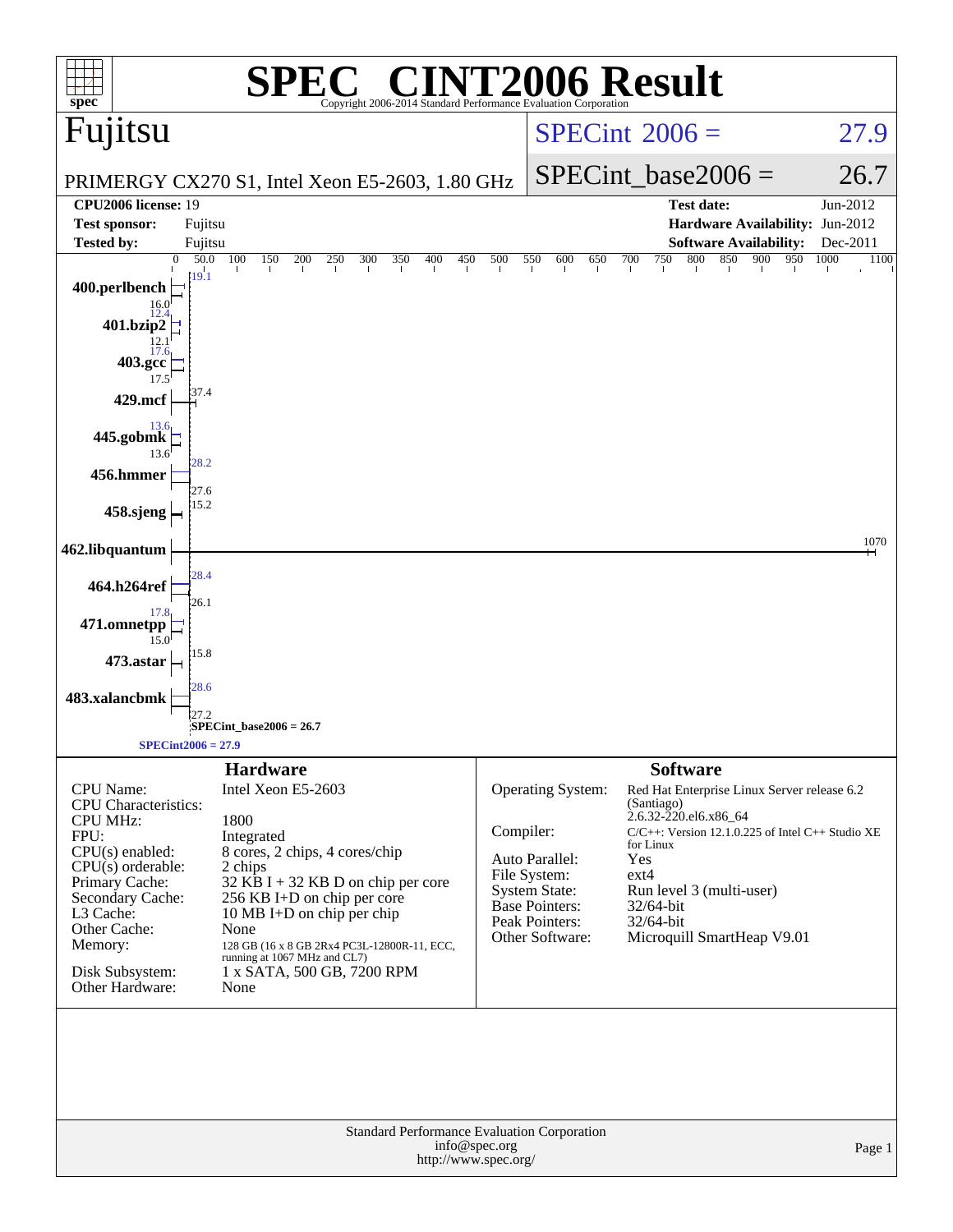

# **[SPEC CINT2006 Result](http://www.spec.org/auto/cpu2006/Docs/result-fields.html#SPECCINT2006Result)**

## Fujitsu

### $SPECint2006 = 27.9$  $SPECint2006 = 27.9$

PRIMERGY CX270 S1, Intel Xeon E5-2603, 1.80 GHz

SPECint base2006 =  $26.7$ 

**[CPU2006 license:](http://www.spec.org/auto/cpu2006/Docs/result-fields.html#CPU2006license)** 19 **[Test date:](http://www.spec.org/auto/cpu2006/Docs/result-fields.html#Testdate)** Jun-2012 **[Test sponsor:](http://www.spec.org/auto/cpu2006/Docs/result-fields.html#Testsponsor)** Fujitsu **[Hardware Availability:](http://www.spec.org/auto/cpu2006/Docs/result-fields.html#HardwareAvailability)** Jun-2012 **[Tested by:](http://www.spec.org/auto/cpu2006/Docs/result-fields.html#Testedby)** Fujitsu **[Software Availability:](http://www.spec.org/auto/cpu2006/Docs/result-fields.html#SoftwareAvailability)** Dec-2011

#### **[Results Table](http://www.spec.org/auto/cpu2006/Docs/result-fields.html#ResultsTable)**

|                      | <b>Base</b>                                                                                              |              |                |       |                |       | <b>Peak</b>    |              |                |              |                |              |
|----------------------|----------------------------------------------------------------------------------------------------------|--------------|----------------|-------|----------------|-------|----------------|--------------|----------------|--------------|----------------|--------------|
| <b>Benchmark</b>     | <b>Seconds</b>                                                                                           | <b>Ratio</b> | <b>Seconds</b> | Ratio | <b>Seconds</b> | Ratio | <b>Seconds</b> | <b>Ratio</b> | <b>Seconds</b> | <b>Ratio</b> | <b>Seconds</b> | <b>Ratio</b> |
| 400.perlbench        | 609                                                                                                      | 16.0         | 609            | 16.0I | 609            | 16.0  | 512            | <b>19.1</b>  | 513            | 19.0         | 512            | 19.1         |
| 401.bzip2            | 803                                                                                                      | 12.0         | 801            | 12.1  | 800            | 12.1  | 777            | 12.4         | 773            | 12.5         | 775            | 12.4         |
| $403.\mathrm{gcc}$   | 460                                                                                                      | 17.5         | 460            | 17.5  | 460            | 17.5  | 456            | 17.6         | 455            | 17.7         | 458            | 17.6         |
| $429$ mcf            | 247                                                                                                      | 36.9         | 244            | 37.4  | 243            | 37.5  | 247            | 36.9         | 244            | 37.4         | 243            | 37.5         |
| $ 445.\text{gobmk} $ | 770                                                                                                      | 13.6         | 770            | 13.6  | 772            | 13.6  | 769            | 13.6         | <b>769</b>     | 13.6         | 769            | 13.6         |
| 456.hmmer            | 337                                                                                                      | 27.6         | 339            | 27.5  | 338            | 27.6  | 331            | 28.2         | 331            | 28.2         | 331            | 28.2         |
| $458$ .sjeng         | 798                                                                                                      | 15.2         | 798            | 15.2  | 799            | 15.1  | 798            | 15.2         | 798            | 15.2         | 799            | 15.1         |
| 462.libquantum       | 19.3                                                                                                     | 1070         | 19.5           | 1060  | 19.3           | 1070  | 19.3           | 1070         | 19.5           | 1060         | <b>19.3</b>    | <b>1070</b>  |
| 464.h264ref          | 850                                                                                                      | 26.0         | 848            | 26.1  | 849            | 26.1  | 779            | 28.4         | 776            | 28.5         | 792            | 27.9         |
| $ 471$ .omnetpp      | 418                                                                                                      | 15.0         | 417            | 15.0  | 416            | 15.0  | 350            | 17.9         | 351            | 17.8         | 350            | 17.8         |
| $473$ . astar        | 445                                                                                                      | 15.8         | 445            | 15.8  | 444            | 15.8  | 445            | 15.8         | 445            | 15.8         | 444            | 15.8         |
| 483.xalancbmk        | 253                                                                                                      | 27.2         | 253            | 27.2  | 254            | 27.2  | 242            | 28.5         | 241            | 28.6         | 242            | 28.6         |
|                      | Results appear in the order in which they were run. Bold underlined text indicates a median measurement. |              |                |       |                |       |                |              |                |              |                |              |

#### **[Operating System Notes](http://www.spec.org/auto/cpu2006/Docs/result-fields.html#OperatingSystemNotes)**

 Stack size set to unlimited using "ulimit -s unlimited" Transparent Huge Pages enabled with: echo always > /sys/kernel/mm/redhat\_transparent\_hugepage/enabled

#### **[Platform Notes](http://www.spec.org/auto/cpu2006/Docs/result-fields.html#PlatformNotes)**

#### **[General Notes](http://www.spec.org/auto/cpu2006/Docs/result-fields.html#GeneralNotes)**

Environment variables set by runspec before the start of the run: KMP\_AFFINITY = "granularity=fine,scatter" LD\_LIBRARY\_PATH = "/SPECcpu2006/libs/32:/SPECcpu2006/libs/64" OMP\_NUM\_THREADS = "8"

 Binaries compiled on a system with 1x Core i7-860 CPU + 8GB memory using RHEL5.5 This result was measured on the PRIMERGY CX250 S1. The PRIMERGY CX250 S1 and the PRIMERGY CX270 S1 are electronically equivalent. For information about Fujitsu please visit: <http://www.fujitsu.com>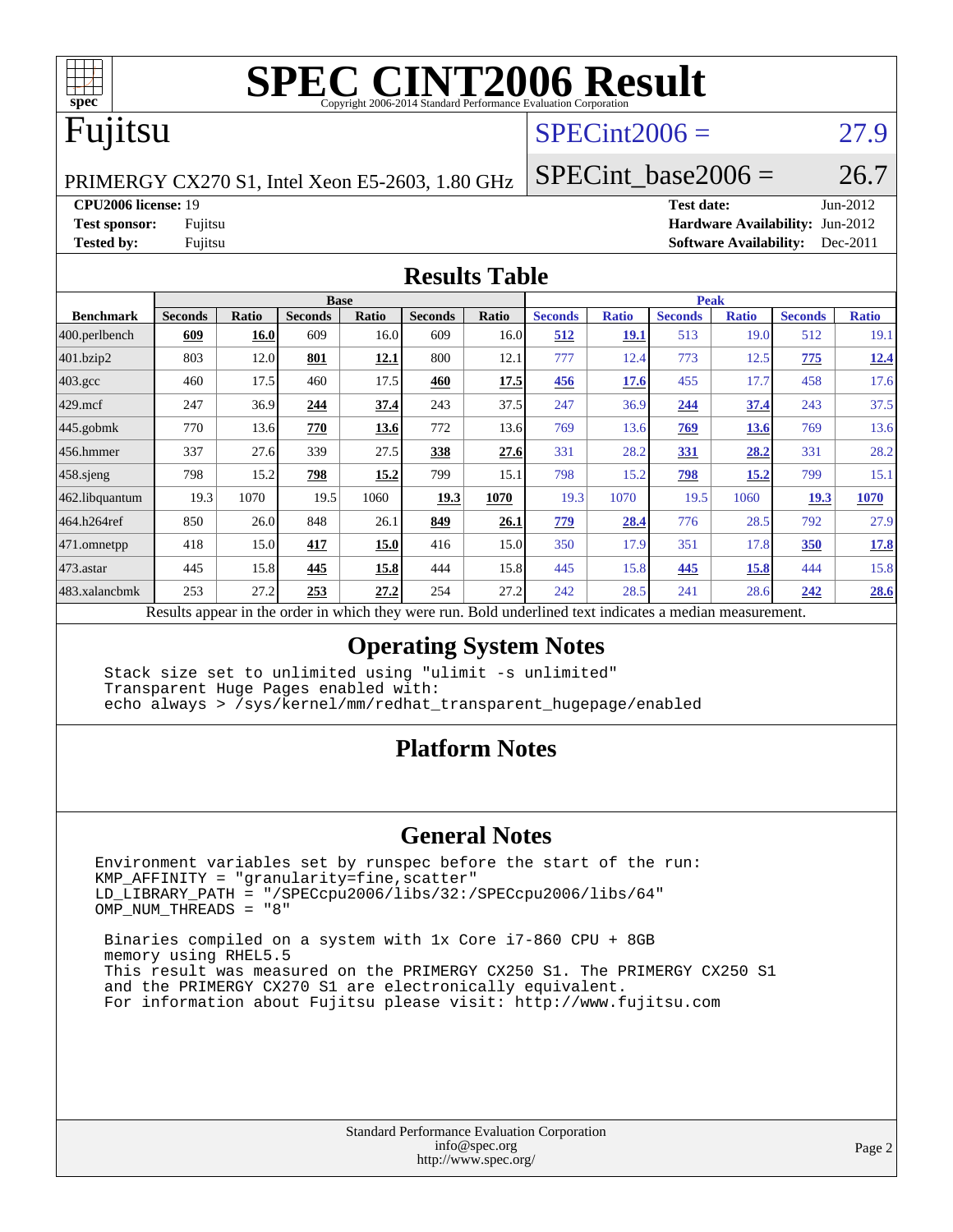# **[SPEC CINT2006 Result](http://www.spec.org/auto/cpu2006/Docs/result-fields.html#SPECCINT2006Result)**

# Fujitsu

#### $SPECint2006 = 27.9$  $SPECint2006 = 27.9$

PRIMERGY CX270 S1, Intel Xeon E5-2603, 1.80 GHz

**[Test sponsor:](http://www.spec.org/auto/cpu2006/Docs/result-fields.html#Testsponsor)** Fujitsu **[Hardware Availability:](http://www.spec.org/auto/cpu2006/Docs/result-fields.html#HardwareAvailability)** Jun-2012 **[Tested by:](http://www.spec.org/auto/cpu2006/Docs/result-fields.html#Testedby)** Fujitsu **Fugital Example 2011 [Software Availability:](http://www.spec.org/auto/cpu2006/Docs/result-fields.html#SoftwareAvailability)** Dec-2011

SPECint base2006 =  $26.7$ **[CPU2006 license:](http://www.spec.org/auto/cpu2006/Docs/result-fields.html#CPU2006license)** 19 **[Test date:](http://www.spec.org/auto/cpu2006/Docs/result-fields.html#Testdate)** Jun-2012

**[Base Compiler Invocation](http://www.spec.org/auto/cpu2006/Docs/result-fields.html#BaseCompilerInvocation)**

[C benchmarks](http://www.spec.org/auto/cpu2006/Docs/result-fields.html#Cbenchmarks):  $\text{icc}$   $-\text{m64}$ 

[C++ benchmarks:](http://www.spec.org/auto/cpu2006/Docs/result-fields.html#CXXbenchmarks) [icpc -m64](http://www.spec.org/cpu2006/results/res2012q3/cpu2006-20120620-23125.flags.html#user_CXXbase_intel_icpc_64bit_fc66a5337ce925472a5c54ad6a0de310)

#### **[Base Portability Flags](http://www.spec.org/auto/cpu2006/Docs/result-fields.html#BasePortabilityFlags)**

 400.perlbench: [-DSPEC\\_CPU\\_LP64](http://www.spec.org/cpu2006/results/res2012q3/cpu2006-20120620-23125.flags.html#b400.perlbench_basePORTABILITY_DSPEC_CPU_LP64) [-DSPEC\\_CPU\\_LINUX\\_X64](http://www.spec.org/cpu2006/results/res2012q3/cpu2006-20120620-23125.flags.html#b400.perlbench_baseCPORTABILITY_DSPEC_CPU_LINUX_X64) 401.bzip2: [-DSPEC\\_CPU\\_LP64](http://www.spec.org/cpu2006/results/res2012q3/cpu2006-20120620-23125.flags.html#suite_basePORTABILITY401_bzip2_DSPEC_CPU_LP64) 403.gcc: [-DSPEC\\_CPU\\_LP64](http://www.spec.org/cpu2006/results/res2012q3/cpu2006-20120620-23125.flags.html#suite_basePORTABILITY403_gcc_DSPEC_CPU_LP64) 429.mcf: [-DSPEC\\_CPU\\_LP64](http://www.spec.org/cpu2006/results/res2012q3/cpu2006-20120620-23125.flags.html#suite_basePORTABILITY429_mcf_DSPEC_CPU_LP64) 445.gobmk: [-DSPEC\\_CPU\\_LP64](http://www.spec.org/cpu2006/results/res2012q3/cpu2006-20120620-23125.flags.html#suite_basePORTABILITY445_gobmk_DSPEC_CPU_LP64) 456.hmmer: [-DSPEC\\_CPU\\_LP64](http://www.spec.org/cpu2006/results/res2012q3/cpu2006-20120620-23125.flags.html#suite_basePORTABILITY456_hmmer_DSPEC_CPU_LP64) 458.sjeng: [-DSPEC\\_CPU\\_LP64](http://www.spec.org/cpu2006/results/res2012q3/cpu2006-20120620-23125.flags.html#suite_basePORTABILITY458_sjeng_DSPEC_CPU_LP64) 462.libquantum: [-DSPEC\\_CPU\\_LP64](http://www.spec.org/cpu2006/results/res2012q3/cpu2006-20120620-23125.flags.html#suite_basePORTABILITY462_libquantum_DSPEC_CPU_LP64) [-DSPEC\\_CPU\\_LINUX](http://www.spec.org/cpu2006/results/res2012q3/cpu2006-20120620-23125.flags.html#b462.libquantum_baseCPORTABILITY_DSPEC_CPU_LINUX) 464.h264ref: [-DSPEC\\_CPU\\_LP64](http://www.spec.org/cpu2006/results/res2012q3/cpu2006-20120620-23125.flags.html#suite_basePORTABILITY464_h264ref_DSPEC_CPU_LP64) 471.omnetpp: [-DSPEC\\_CPU\\_LP64](http://www.spec.org/cpu2006/results/res2012q3/cpu2006-20120620-23125.flags.html#suite_basePORTABILITY471_omnetpp_DSPEC_CPU_LP64) 473.astar: [-DSPEC\\_CPU\\_LP64](http://www.spec.org/cpu2006/results/res2012q3/cpu2006-20120620-23125.flags.html#suite_basePORTABILITY473_astar_DSPEC_CPU_LP64) 483.xalancbmk: [-DSPEC\\_CPU\\_LP64](http://www.spec.org/cpu2006/results/res2012q3/cpu2006-20120620-23125.flags.html#suite_basePORTABILITY483_xalancbmk_DSPEC_CPU_LP64) [-DSPEC\\_CPU\\_LINUX](http://www.spec.org/cpu2006/results/res2012q3/cpu2006-20120620-23125.flags.html#b483.xalancbmk_baseCXXPORTABILITY_DSPEC_CPU_LINUX)

### **[Base Optimization Flags](http://www.spec.org/auto/cpu2006/Docs/result-fields.html#BaseOptimizationFlags)**

[C benchmarks](http://www.spec.org/auto/cpu2006/Docs/result-fields.html#Cbenchmarks):

[-xSSE4.2](http://www.spec.org/cpu2006/results/res2012q3/cpu2006-20120620-23125.flags.html#user_CCbase_f-xSSE42_f91528193cf0b216347adb8b939d4107) [-ipo](http://www.spec.org/cpu2006/results/res2012q3/cpu2006-20120620-23125.flags.html#user_CCbase_f-ipo) [-O3](http://www.spec.org/cpu2006/results/res2012q3/cpu2006-20120620-23125.flags.html#user_CCbase_f-O3) [-no-prec-div](http://www.spec.org/cpu2006/results/res2012q3/cpu2006-20120620-23125.flags.html#user_CCbase_f-no-prec-div) [-parallel](http://www.spec.org/cpu2006/results/res2012q3/cpu2006-20120620-23125.flags.html#user_CCbase_f-parallel) [-opt-prefetch](http://www.spec.org/cpu2006/results/res2012q3/cpu2006-20120620-23125.flags.html#user_CCbase_f-opt-prefetch) [-auto-p32](http://www.spec.org/cpu2006/results/res2012q3/cpu2006-20120620-23125.flags.html#user_CCbase_f-auto-p32)

[C++ benchmarks:](http://www.spec.org/auto/cpu2006/Docs/result-fields.html#CXXbenchmarks)

[-xSSE4.2](http://www.spec.org/cpu2006/results/res2012q3/cpu2006-20120620-23125.flags.html#user_CXXbase_f-xSSE42_f91528193cf0b216347adb8b939d4107) [-ipo](http://www.spec.org/cpu2006/results/res2012q3/cpu2006-20120620-23125.flags.html#user_CXXbase_f-ipo) [-O3](http://www.spec.org/cpu2006/results/res2012q3/cpu2006-20120620-23125.flags.html#user_CXXbase_f-O3) [-no-prec-div](http://www.spec.org/cpu2006/results/res2012q3/cpu2006-20120620-23125.flags.html#user_CXXbase_f-no-prec-div) [-opt-prefetch](http://www.spec.org/cpu2006/results/res2012q3/cpu2006-20120620-23125.flags.html#user_CXXbase_f-opt-prefetch) [-auto-p32](http://www.spec.org/cpu2006/results/res2012q3/cpu2006-20120620-23125.flags.html#user_CXXbase_f-auto-p32) [-Wl,-z,muldefs](http://www.spec.org/cpu2006/results/res2012q3/cpu2006-20120620-23125.flags.html#user_CXXbase_link_force_multiple1_74079c344b956b9658436fd1b6dd3a8a) [-L/smartheap -lsmartheap64](http://www.spec.org/cpu2006/results/res2012q3/cpu2006-20120620-23125.flags.html#user_CXXbase_SmartHeap64_5e654037dadeae1fe403ab4b4466e60b)

#### **[Base Other Flags](http://www.spec.org/auto/cpu2006/Docs/result-fields.html#BaseOtherFlags)**

[C benchmarks](http://www.spec.org/auto/cpu2006/Docs/result-fields.html#Cbenchmarks):

403.gcc: [-Dalloca=\\_alloca](http://www.spec.org/cpu2006/results/res2012q3/cpu2006-20120620-23125.flags.html#b403.gcc_baseEXTRA_CFLAGS_Dalloca_be3056838c12de2578596ca5467af7f3)

## **[Peak Compiler Invocation](http://www.spec.org/auto/cpu2006/Docs/result-fields.html#PeakCompilerInvocation)**

[C benchmarks \(except as noted below\)](http://www.spec.org/auto/cpu2006/Docs/result-fields.html#Cbenchmarksexceptasnotedbelow):  $\text{icc}$  -m64

Continued on next page

Standard Performance Evaluation Corporation [info@spec.org](mailto:info@spec.org) <http://www.spec.org/>

Page 3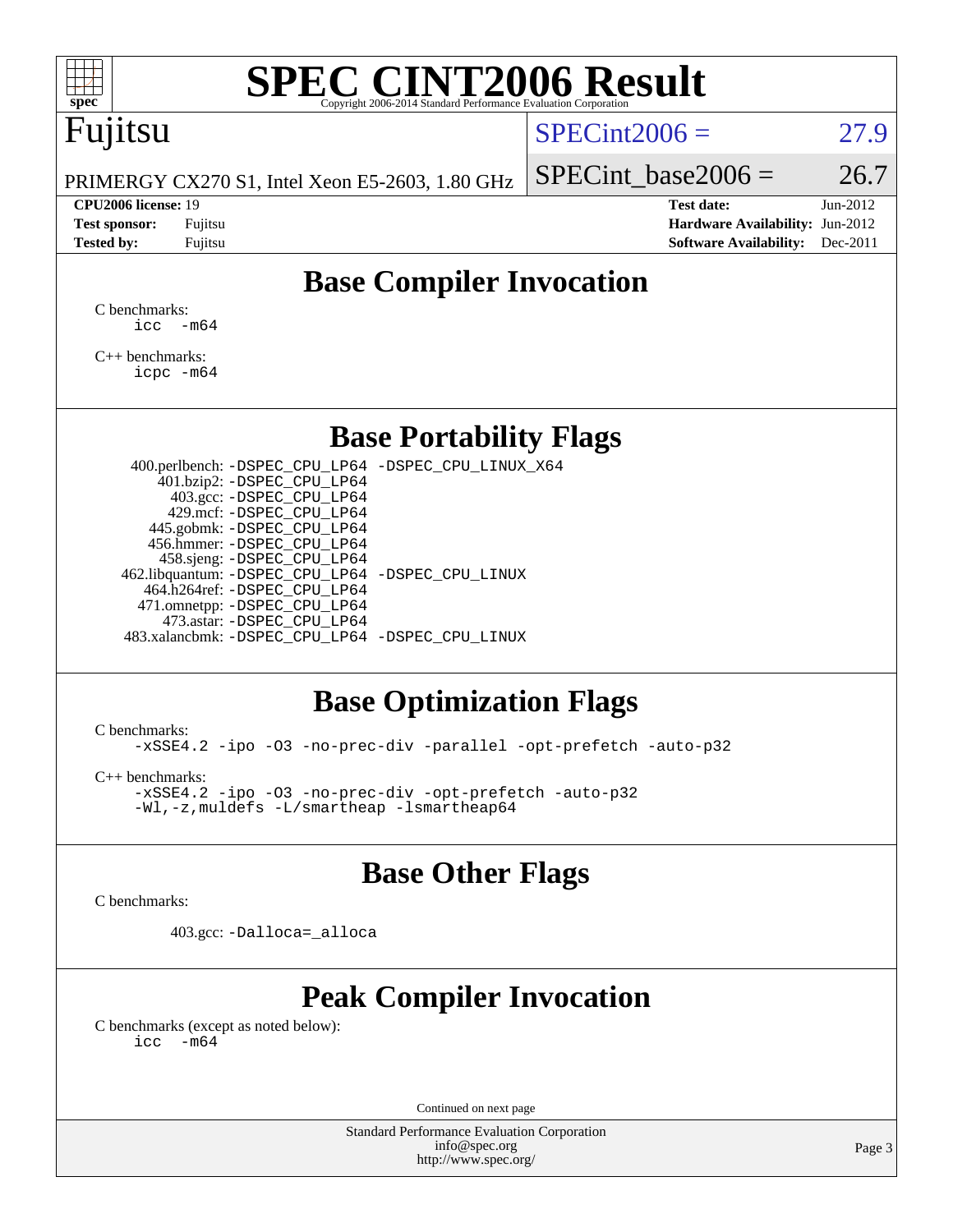

# **[SPEC CINT2006 Result](http://www.spec.org/auto/cpu2006/Docs/result-fields.html#SPECCINT2006Result)**

Fujitsu

 $SPECint2006 = 27.9$  $SPECint2006 = 27.9$ 

PRIMERGY CX270 S1, Intel Xeon E5-2603, 1.80 GHz

SPECint base2006 =  $26.7$ 

**[CPU2006 license:](http://www.spec.org/auto/cpu2006/Docs/result-fields.html#CPU2006license)** 19 **[Test date:](http://www.spec.org/auto/cpu2006/Docs/result-fields.html#Testdate)** Jun-2012 **[Test sponsor:](http://www.spec.org/auto/cpu2006/Docs/result-fields.html#Testsponsor)** Fujitsu **[Hardware Availability:](http://www.spec.org/auto/cpu2006/Docs/result-fields.html#HardwareAvailability)** Jun-2012 **[Tested by:](http://www.spec.org/auto/cpu2006/Docs/result-fields.html#Testedby)** Fujitsu **[Software Availability:](http://www.spec.org/auto/cpu2006/Docs/result-fields.html#SoftwareAvailability)** Dec-2011

# **[Peak Compiler Invocation \(Continued\)](http://www.spec.org/auto/cpu2006/Docs/result-fields.html#PeakCompilerInvocation)**

400.perlbench: [icc -m32](http://www.spec.org/cpu2006/results/res2012q3/cpu2006-20120620-23125.flags.html#user_peakCCLD400_perlbench_intel_icc_a6a621f8d50482236b970c6ac5f55f93)

445.gobmk: [icc -m32](http://www.spec.org/cpu2006/results/res2012q3/cpu2006-20120620-23125.flags.html#user_peakCCLD445_gobmk_intel_icc_a6a621f8d50482236b970c6ac5f55f93)

464.h264ref: [icc -m32](http://www.spec.org/cpu2006/results/res2012q3/cpu2006-20120620-23125.flags.html#user_peakCCLD464_h264ref_intel_icc_a6a621f8d50482236b970c6ac5f55f93)

[C++ benchmarks \(except as noted below\):](http://www.spec.org/auto/cpu2006/Docs/result-fields.html#CXXbenchmarksexceptasnotedbelow) [icpc -m32](http://www.spec.org/cpu2006/results/res2012q3/cpu2006-20120620-23125.flags.html#user_CXXpeak_intel_icpc_4e5a5ef1a53fd332b3c49e69c3330699)

473.astar: [icpc -m64](http://www.spec.org/cpu2006/results/res2012q3/cpu2006-20120620-23125.flags.html#user_peakCXXLD473_astar_intel_icpc_64bit_fc66a5337ce925472a5c54ad6a0de310)

#### **[Peak Portability Flags](http://www.spec.org/auto/cpu2006/Docs/result-fields.html#PeakPortabilityFlags)**

```
 400.perlbench: -DSPEC_CPU_LINUX_IA32
    401.bzip2: -DSPEC_CPU_LP64
      403.gcc: -DSPEC_CPU_LP64
     429.mcf: -DSPEC_CPU_LP64
   456.hmmer: -DSPEC_CPU_LP64
    458.sjeng: -DSPEC_CPU_LP64
462.libquantum: -DSPEC_CPU_LP64 -DSPEC_CPU_LINUX
     473.astar: -DSPEC_CPU_LP64
483.xalancbmk: -DSPEC_CPU_LINUX
```
## **[Peak Optimization Flags](http://www.spec.org/auto/cpu2006/Docs/result-fields.html#PeakOptimizationFlags)**

[C benchmarks](http://www.spec.org/auto/cpu2006/Docs/result-fields.html#Cbenchmarks):

```
 400.perlbench: -xSSE4.2(pass 2) -prof-gen(pass 1) -ipo(pass 2)
           -O3(pass 2) -no-prec-div(pass 2) -prof-use(pass 2)
          -opt-prefetch -ansi-alias
   401.bzip2: -xSSE4.2(pass 2) -prof-gen(pass 1) -ipo(pass 2)
           -O3(pass 2) -no-prec-div -prof-use(pass 2) -auto-ilp32
           -opt-prefetch -ansi-alias
    403.gcc: -xSSE4.2 -ipo -O3 -no-prec-div -inline-calloc
           -opt-malloc-options=3 -auto-ilp32
   429.mcf: basepeak = yes
  445.gobmk: -xSSE4.2(pass 2) -prof-gen(pass 1) -prof-use(pass 2)
           -ansi-alias
  456.hmmer: -xSSE4.2 -ipo -O3 -no-prec-div -unroll2 -auto-ilp32
           -ansi-alias
```
Continued on next page

Standard Performance Evaluation Corporation [info@spec.org](mailto:info@spec.org) <http://www.spec.org/>